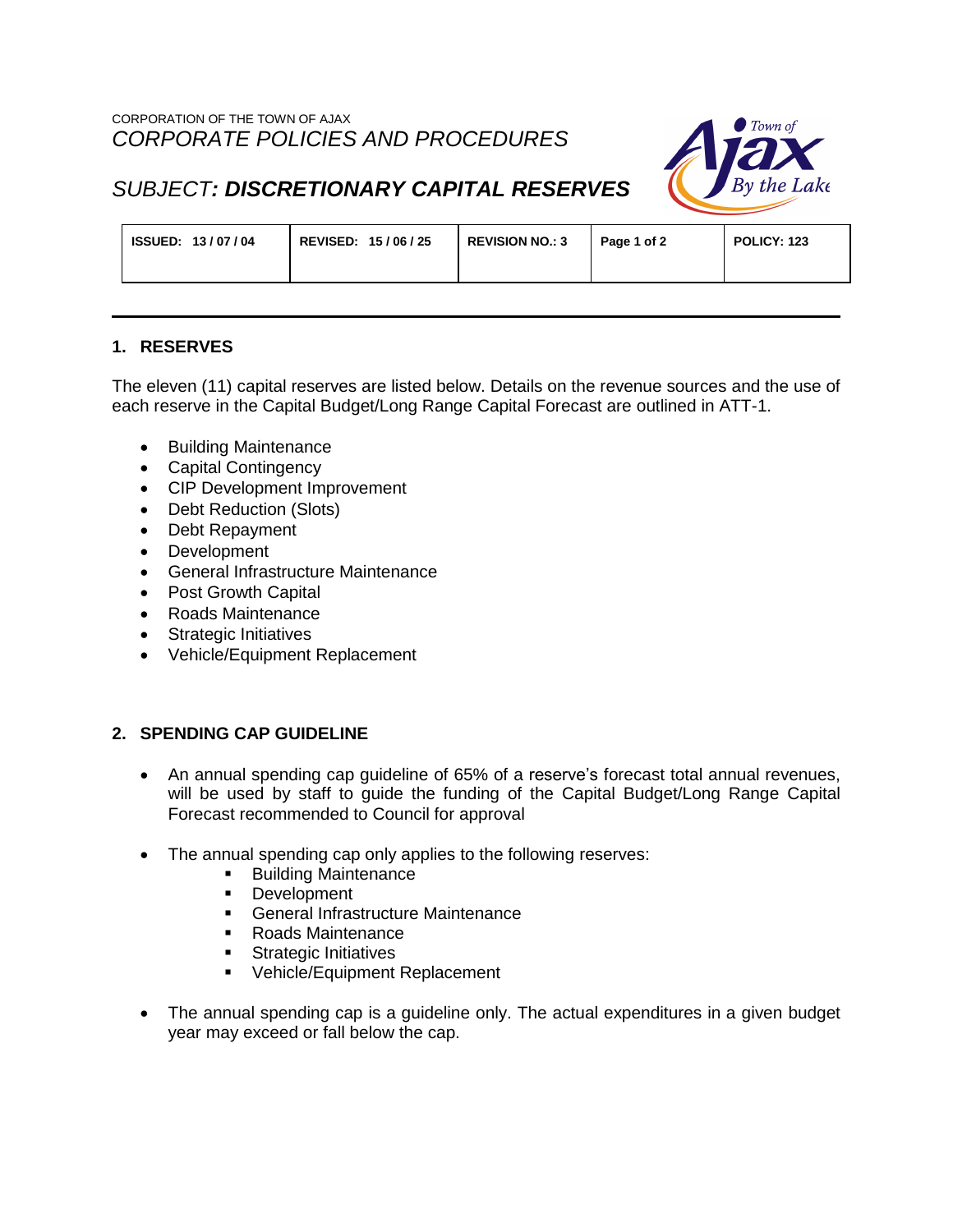## **3. ALLOCATION OF SLOTS & VERIDIAN REVENUES**

#### **Background**

- Slots Revenues the Town's share of the slot and gaming revenue, as calculated according to the Municipality Contribution Agreement with Ontario Lottery and Gaming (OLG)
- Veridian Revenues the promissory note interest and dividend income the Town receives from its 32.1% ownership share of Veridian Corporation.

Slots and Veridian revenues shall not be included in the operating budget as revenue to reduce the general levy, but shall be allocated to specified Capital Reserves as summarized below:

| <b>Reserve Name</b>           | Slots** | Veridian |
|-------------------------------|---------|----------|
| <b>Debt Reduction</b>         | 25%     | N/A      |
| <b>Building Maintenance</b>   | 10%     | 20%      |
| Development                   | 25%     | 20%      |
| General<br>Infrastructure     | 10%     | 15%      |
| Maintenance                   |         |          |
| Roads Maintenance             | 10%     | 15%      |
| <b>Strategic Initiatives</b>  | 5%      | 5%       |
| Vehicle/Equipment Replacement | 15%     | 25%      |

**\*\*** Net of grandfathered grants program and social infrastructure funding

ATT-1 Revenue Sources and Use in Capital Budget/Long Range Capital Forecast

APPROVED: General Government Committee 15 / 06 / 25 (AUTHORITY) (DATE) (SIGNATURE)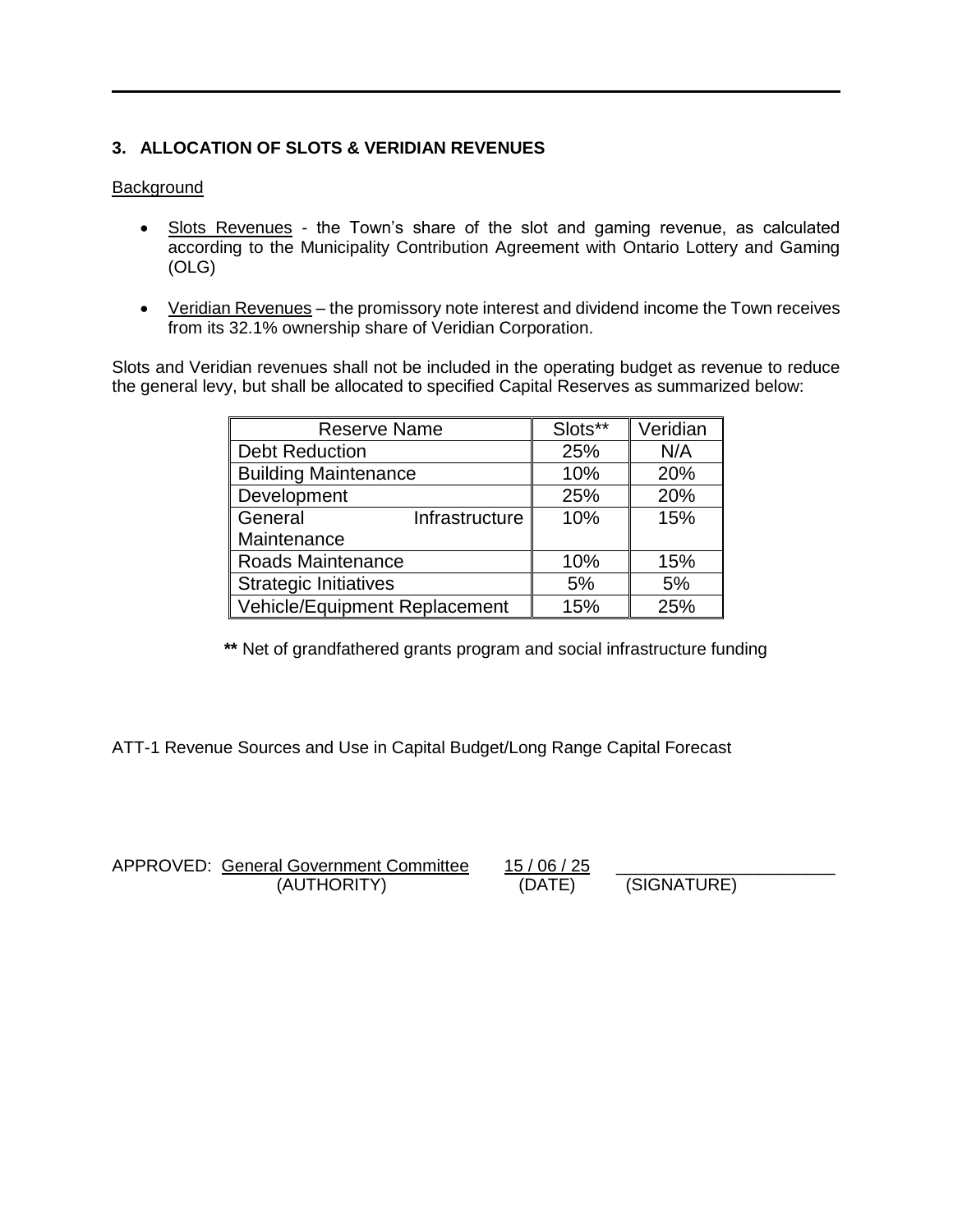### **ATT-1 POLICY #123 DISCRETIONARY CAPITAL RESERVES REVENUE SOURCES AND USE IN CAPITAL BUDGET/LONG RANGE CAPITAL FORECAST**

| <b>Reserve Name</b>                   | <b>Capital Budget/LRCF Funding</b>                                                                                                                                                                                                                            | <b>Revenue Source</b>                                                                                                                                                                                   |
|---------------------------------------|---------------------------------------------------------------------------------------------------------------------------------------------------------------------------------------------------------------------------------------------------------------|---------------------------------------------------------------------------------------------------------------------------------------------------------------------------------------------------------|
| <b>Building Maintenance</b>           | Maintenance/repair/rehabilitation of existing buildings and<br>related facilities, including:<br>the building itself and all components<br>π.<br>surrounding campus (e.g. parking lot, front entrance,<br>grounds, etc.)<br>Renovations to existing buildings | General Levy budget allocation<br>1)<br>10% of Slots revenue<br>2)<br>3) 20% of Veridian revenue<br>4) Portion of the tax room from the<br>annual debt payments on retired<br>(paid off) long term debt |
| <b>Capital Contingency</b>            | 1) Town's portion of cost shared Federal/Provincial capital<br>grant programs<br>Unbudgeted capital expenditures                                                                                                                                              | If required, portion of Operating<br>$\bullet$<br>Budget Surplus to "top up" to \$2.5M<br>target balance                                                                                                |
| <b>CIP Development</b><br>Improvement | Capital projects within Downtown CIP area<br>$\bullet$                                                                                                                                                                                                        | Disposal/sale of land<br>1)<br>2) 20% of building permit fees for<br>projects in Downtown CIP area (0%<br>from priority sites)                                                                          |
| <b>Debt Reduction (Slots)</b>         | Reduce the amount of long term debt issued<br>1)                                                                                                                                                                                                              | • 25% of Slots revenue                                                                                                                                                                                  |
|                                       | Offset the operating budget impact of existing debt payment                                                                                                                                                                                                   |                                                                                                                                                                                                         |
| Debt Repayment<br>Reserve             | Reduce the amount of long term debt issued<br>$\bullet$                                                                                                                                                                                                       | Portion of the tax room from the<br>$\bullet$<br>annual debt payments on retired<br>(paid off) long term debt                                                                                           |
|                                       |                                                                                                                                                                                                                                                               |                                                                                                                                                                                                         |
| Development                           | 1) Town's share (Ineligible & Benefit to Existing) of<br>Development Charge projects<br>2) New Infrastructure not eligible for Development Charge<br>funding<br>3) Waterfront and Shoreline Improvements                                                      | General Levy budget allocation<br>1)<br>2) 25% of Slots revenue<br>3) 20% of Veridian revenue                                                                                                           |
| <b>General Infrastructure</b>         |                                                                                                                                                                                                                                                               | General Levy budget allocation<br>1)                                                                                                                                                                    |
|                                       | Maintenance/repair/rehabilitation of all other infrastructure<br>not fundable from Building Maintenance Reserve or Roads<br><b>Maintenance Reserve</b>                                                                                                        | 10% of Slots revenue<br>(2)<br>3) 15% of Veridian revenue                                                                                                                                               |